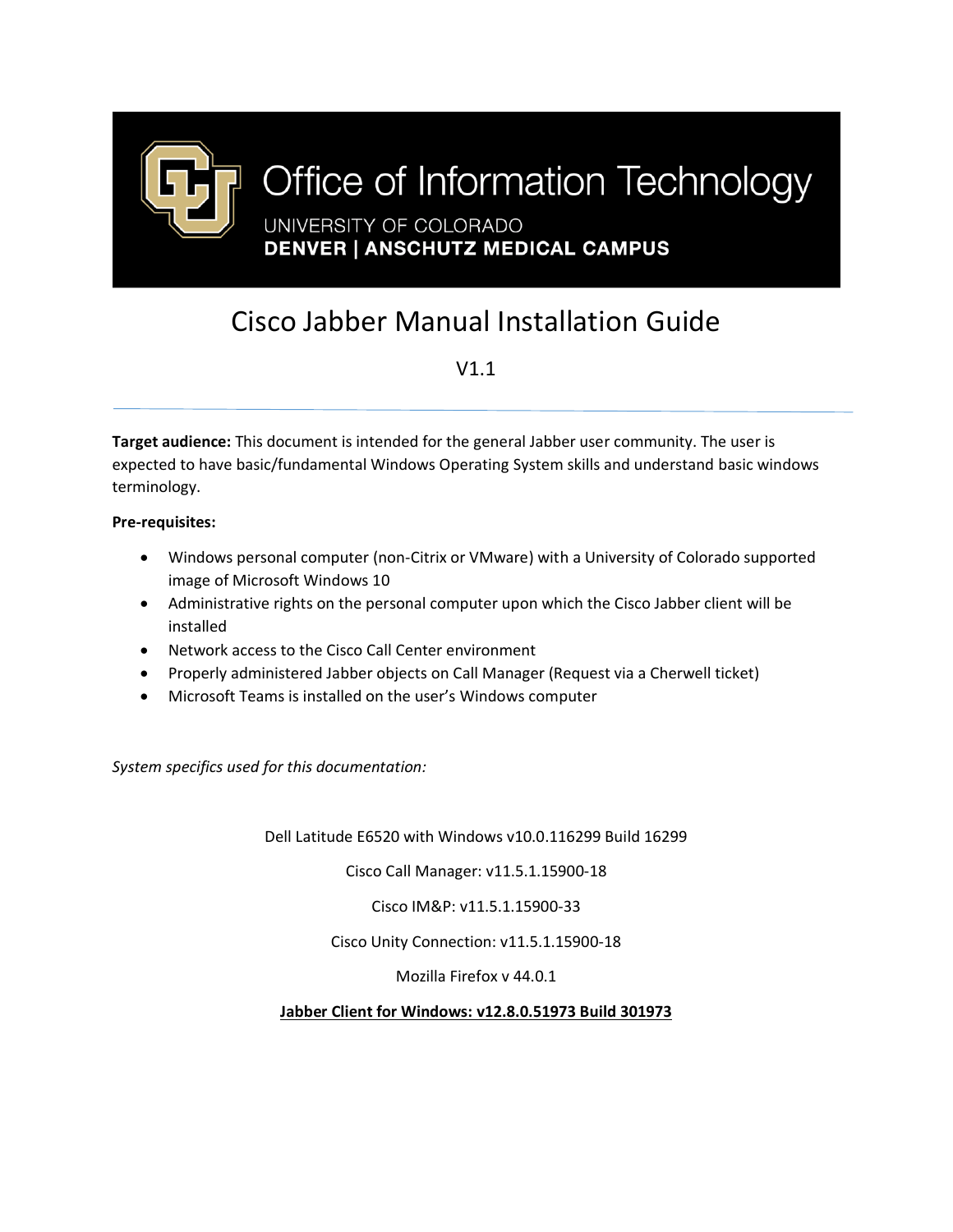### **Navigate to and download the installation file(s)**

**Ctrl+Click** this (*[Cisco Jabber Installation Software](https://olucdenver.sharepoint.com/sites/CUTechnologyTeam/Shared%20Documents/General/Jabber%20files/CiscoJabberSetup.msi)*) to access the installation files. No VPN connection is required to download this software.

If you are not already connected/logged into the Teams website. Even if you are, you may still be required to enter your credentials to down load the software. If required to log in to download the software, you will be presented with the Sign in window. If not, the installation files will download automatically and will skip the log in process and follow the installation instructions.

If presented with this sign in window, **enter** your university email address. **Click** the *Next button*.

| Sign in                                                                |  |
|------------------------------------------------------------------------|--|
| Tell us the account you want to use to open<br>"CiscoJabberSetup.msi". |  |
| jarrod.weston@cuanschutz.edu                                           |  |
| <b>Next</b>                                                            |  |
| Privacy statement                                                      |  |

After you click the Next button, you will be redirected to the university Web login window with your login already populated.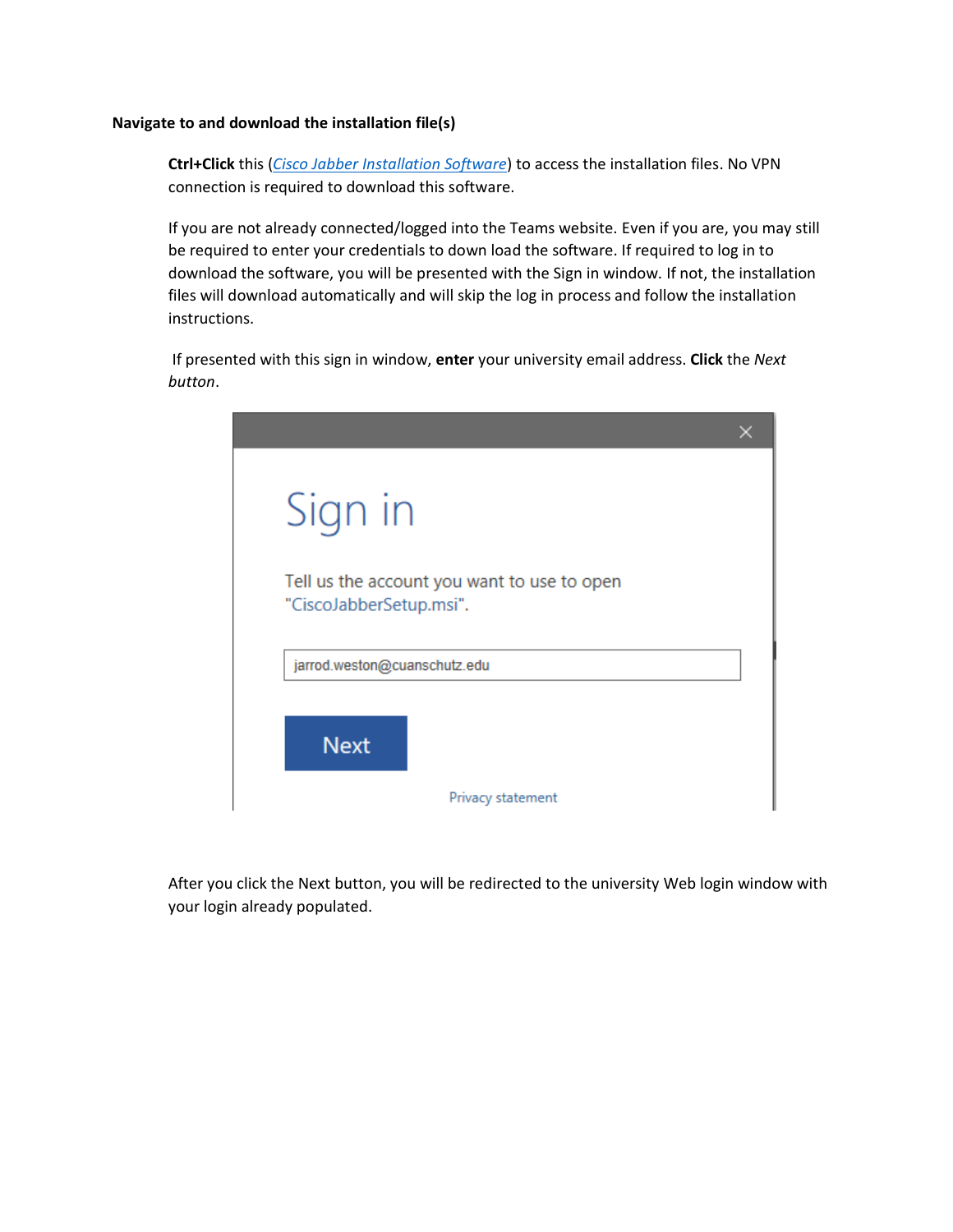**Enter** your university *password* in the University branded Web Login window. **Click** the *LogIn button*.

| <b>The Denver   Anschutz</b>                    |  |
|-------------------------------------------------|--|
|                                                 |  |
|                                                 |  |
| Web Login                                       |  |
|                                                 |  |
|                                                 |  |
| Please sign in with your university credentials |  |
| <b>Username or email</b>                        |  |
| jarrod.weston@cuanschutz.edu                    |  |
| Password                                        |  |
|                                                 |  |
|                                                 |  |
| Lo                                              |  |

Your system default web browser will open and the Opening CiscoJabberSetup.msi box will appear in a few moments. **Click** the *Save File button*.

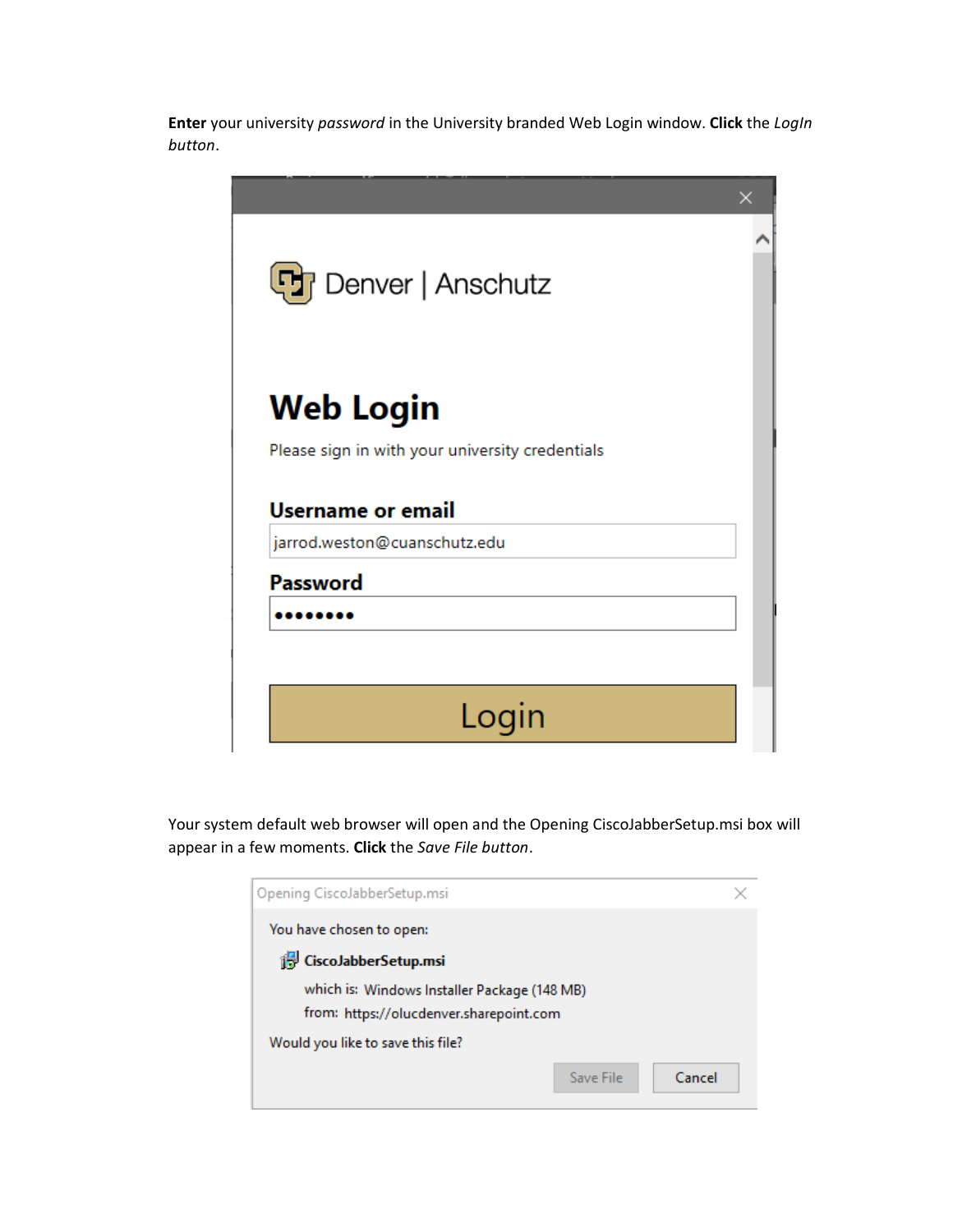You should see your browsers download status changing as the installation file is being download. This is an example of Mozilla's Firefox v44.0.1 download status.



When the download is completed, your browser will provide a sign the browser has completed downloading the files. **Navigate** to the *browser's download folder* where the browser places its downloaded by files default.

*Note - This file may change depending on the browser used and the user's preference choices.*

In this case, Firefox, **click** the *download arrow button*.

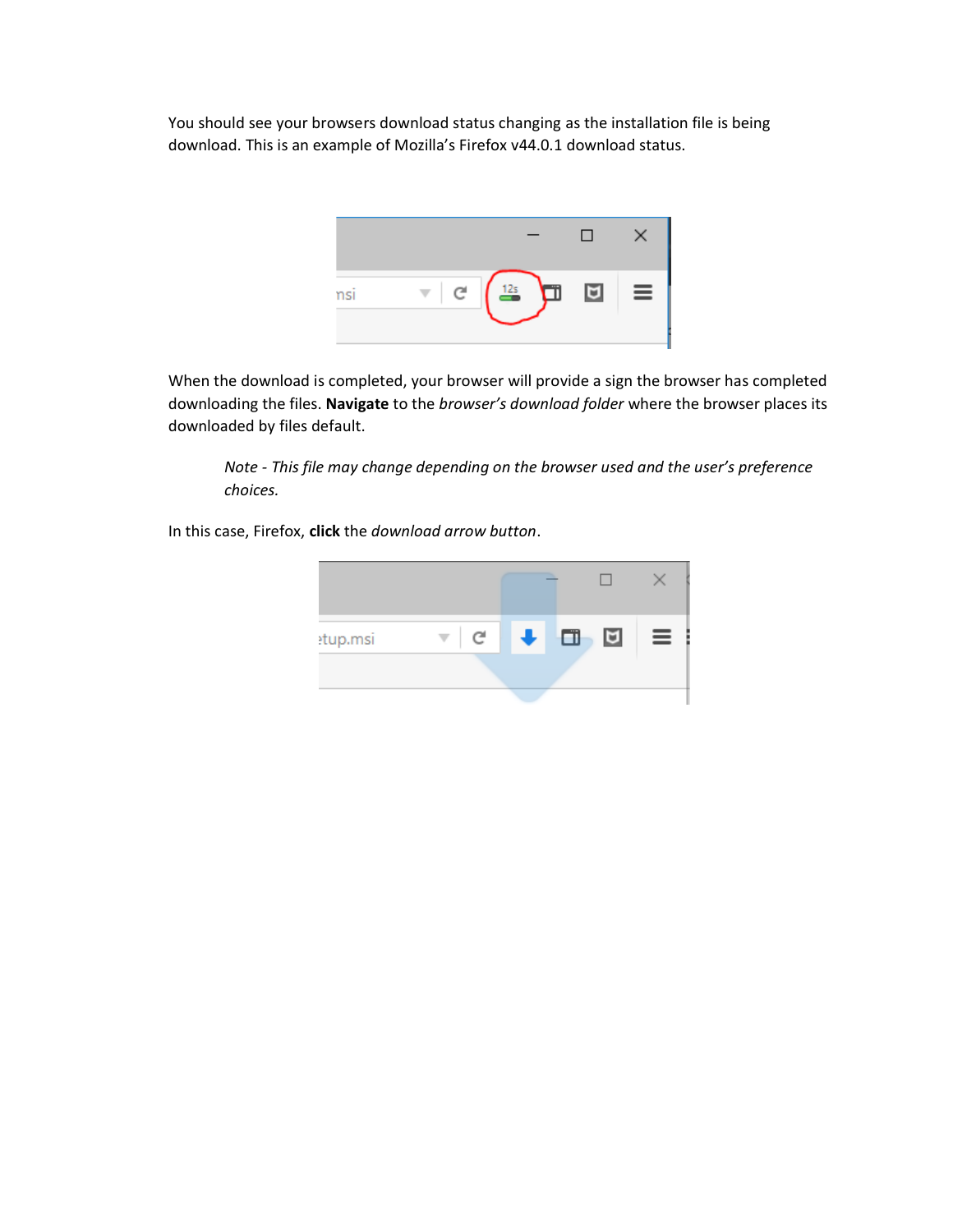Click the CiscoJabberSetup.msi file from the pop up file listing. This will begin the installation process.

| New Tab | New Tab<br>$\times$ | $\times$ \<br>$\ddot{}$ |                                                                                                                                            |                               |        | $\Box$ | $\times$ |
|---------|---------------------|-------------------------|--------------------------------------------------------------------------------------------------------------------------------------------|-------------------------------|--------|--------|----------|
| 合       |                     |                         | $(\Leftarrow)$ and https://olucdenver.sharepoint.com/sites/CUTechnologyTeam/Shared%20Documents/General/Jabber%20files/CiscoJabberSetup.msi | $C^i$<br>$\ddot{\phantom{1}}$ | $\Box$ | 日      | $\equiv$ |
|         |                     |                         | CiscoJabberSetup(1).msi<br><b>R</b><br>148 MB - sharepoint.com - 11:22 AM                                                                  | $\Theta$                      |        |        |          |
|         |                     |                         | Show All Downloads                                                                                                                         |                               |        |        |          |
|         |                     |                         |                                                                                                                                            |                               |        |        |          |
|         |                     |                         |                                                                                                                                            |                               |        |        |          |
|         |                     |                         |                                                                                                                                            |                               |        |        |          |
|         |                     |                         |                                                                                                                                            |                               |        |        |          |
|         |                     |                         |                                                                                                                                            |                               |        |        |          |
|         |                     |                         |                                                                                                                                            |                               |        |        |          |
|         |                     |                         |                                                                                                                                            |                               |        |        |          |
|         |                     |                         |                                                                                                                                            |                               |        |        |          |
|         |                     |                         |                                                                                                                                            |                               |        |        |          |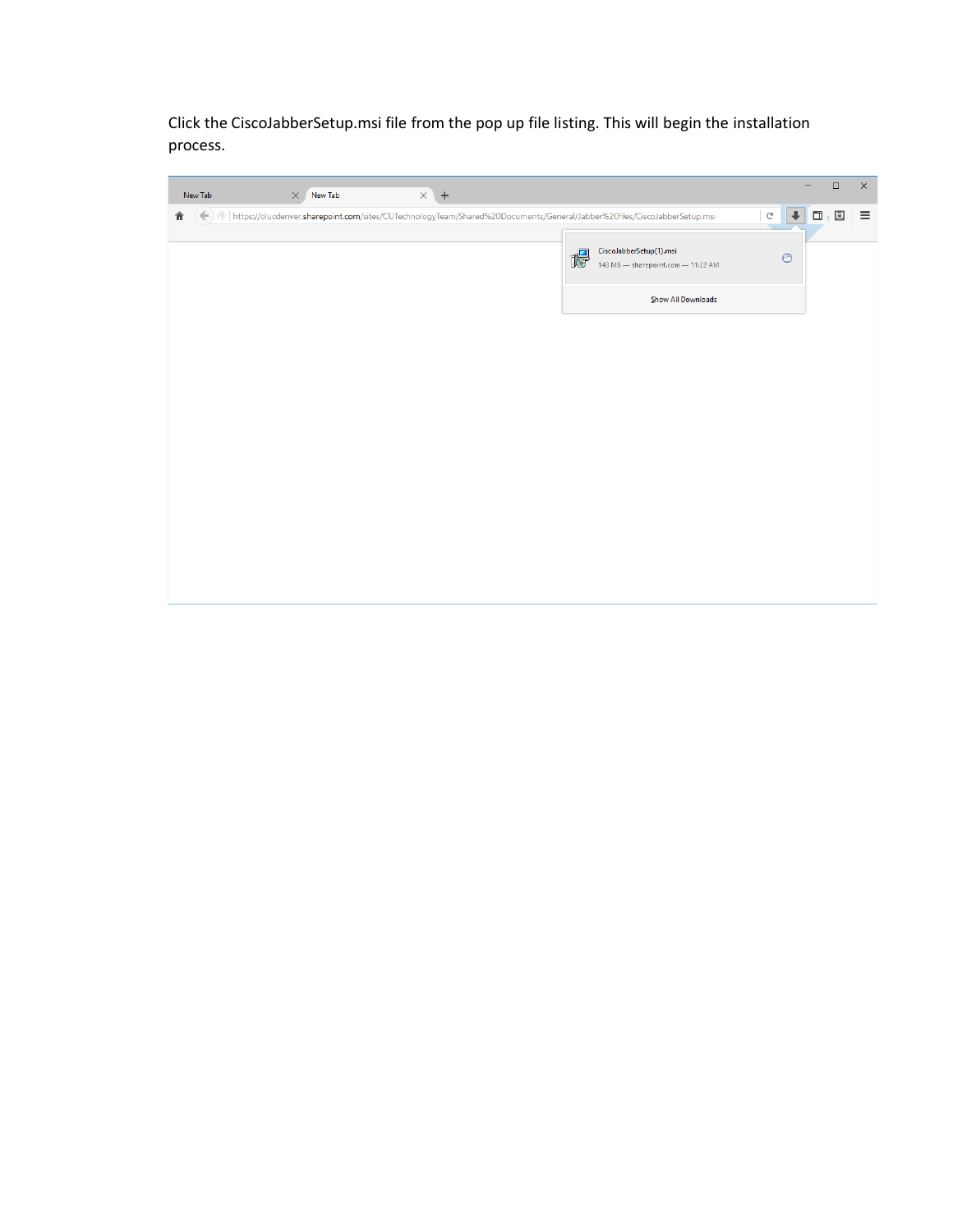## **Installation of the software:**

You may receive a security prompt after clicking the link above. If so, **Click** the *OK* button.

| Microsoft Office |                                                                                                                                                                                                                                       |  |
|------------------|---------------------------------------------------------------------------------------------------------------------------------------------------------------------------------------------------------------------------------------|--|
|                  | Opening \\edsel\installs\Cisco Software -<br>PoC\CiscoJabberSetup.msi<br>Some files can contain viruses or otherwise be harmful to your<br>computer.<br>It is important to be certain that this file is from a trustworthy<br>source. |  |
|                  | Would you like to open this file?                                                                                                                                                                                                     |  |
|                  | ок                                                                                                                                                                                                                                    |  |

#### **Monitor and respond to the installation routine where prompted (the License Agreement).**

The rest of the routine is automated.

The Windows installer will initiate the process after a few moments. Please be patient.

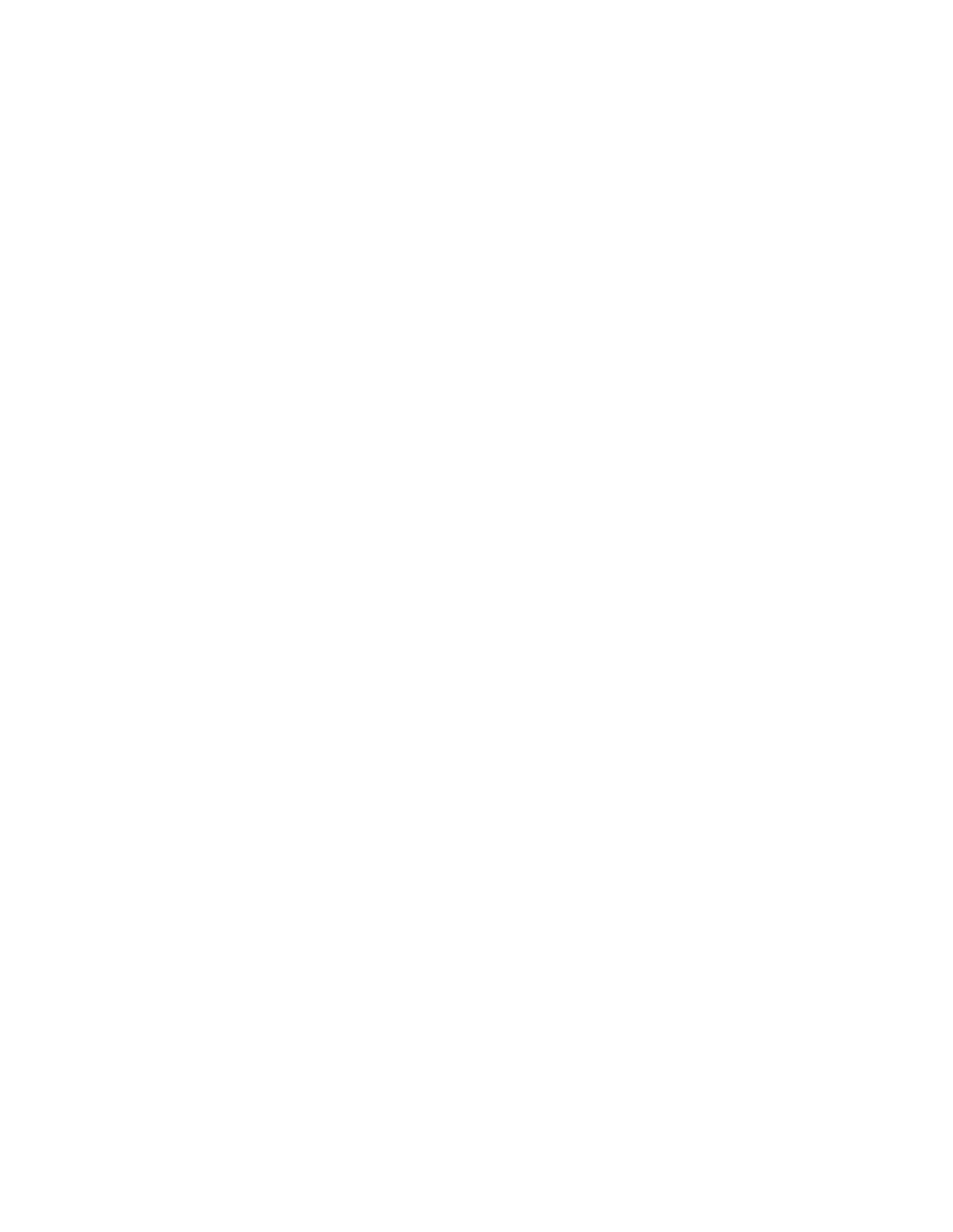

After the installation initiation completes the routine will determine space requirements.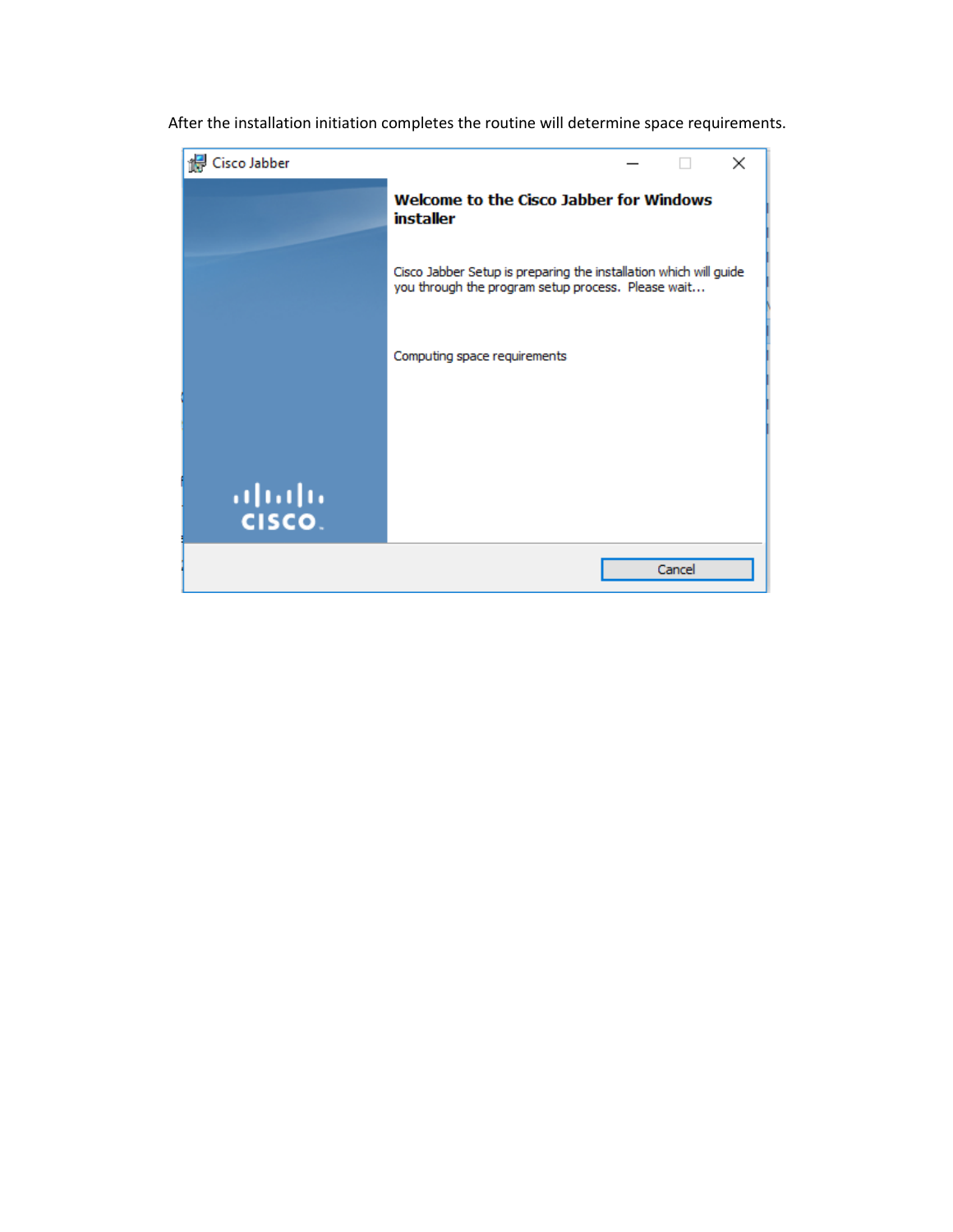Once space requirements are determined AND the target system will support those requirements, **click** the *Accept and Install button.*

| isco Jabber    |                                                                                                                                                                                                                                                                                                                                                                                                                                                                    | X |  |
|----------------|--------------------------------------------------------------------------------------------------------------------------------------------------------------------------------------------------------------------------------------------------------------------------------------------------------------------------------------------------------------------------------------------------------------------------------------------------------------------|---|--|
|                | Welcome to the Cisco Jabber for Windows Installer                                                                                                                                                                                                                                                                                                                                                                                                                  |   |  |
|                | This will install Cisco Jabber on your Computer<br>Cisco Jabber is a collaboration application that provides presence, instant<br>messaging (IM), voice, voice messaging, and video calling capabilities.                                                                                                                                                                                                                                                          |   |  |
|                | <b>IMPORTANT NOTICES AND DISCLAIMERS - PLEASE READ</b>                                                                                                                                                                                                                                                                                                                                                                                                             |   |  |
|                | Use of this software is governed by the current Cisco END USER LICENSE<br>AGREEMENT found at the following link: http://www.cisco.com/go/eula                                                                                                                                                                                                                                                                                                                      |   |  |
|                | By using the Cisco Jabber software without disabling the "Send Usage<br>Data to Cisco" option under "Help" or "About Cisco Jabber", you consent<br>to Cisco Systems Inc. collection of data from your usage of the Cisco<br>Jabber software. Cisco does not collect any Personally Identifiable<br>Information. All Data is collected in conformity with the Cisco Privacy<br>Policy which is located at<br>http://www.cisco.com/web/siteassets/legal/privacy.html |   |  |
| ժիժի<br>CISCO. | By clicking "Accept and Install" on the Installer window you agree to<br>comply with the terms and conditions of the Cisco EULA. You also consent<br>to the installation of all future updates of the Cisco Jabber software.<br>WADNING: This program is protected by convright law and international                                                                                                                                                              |   |  |
|                | Accept and Install<br>Cancel                                                                                                                                                                                                                                                                                                                                                                                                                                       |   |  |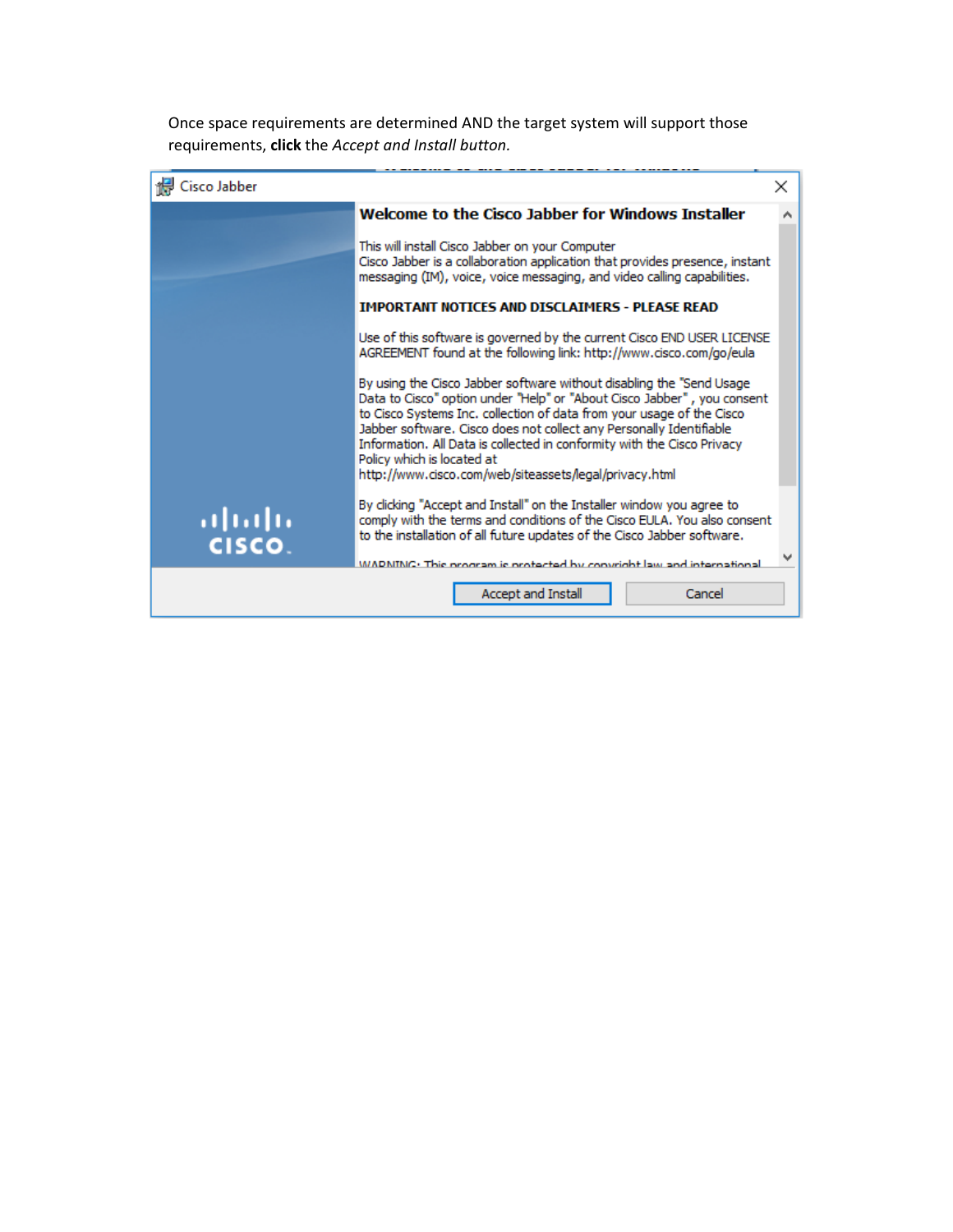The installation routine will commence.

| Cisco Jabber         |                                                                                          |        | $\times$ |
|----------------------|------------------------------------------------------------------------------------------|--------|----------|
|                      | <b>Installing Cisco Jabber</b><br>The program features you selected are being installed. | aludu  |          |
|                      | Please wait while Cisco Jabber is installed. This may take several minutes.              |        |          |
|                      | Status:                                                                                  |        |          |
|                      |                                                                                          |        |          |
|                      |                                                                                          |        |          |
|                      |                                                                                          |        |          |
| <b>InstallShield</b> |                                                                                          |        |          |
|                      |                                                                                          | Cancel |          |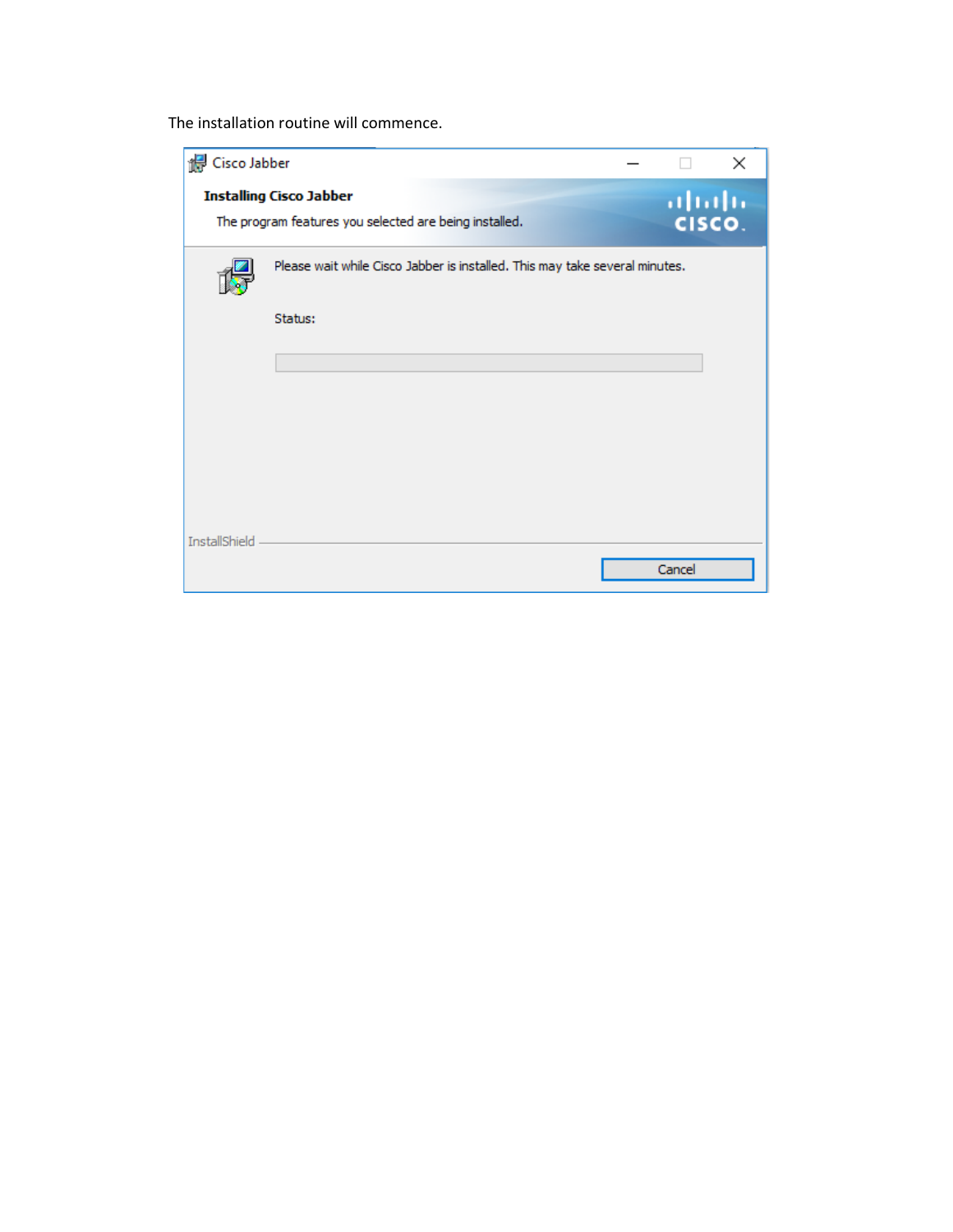The progress bar will grow and status messages will change during the installation routine.

| <b>H</b> Cisco Jabber |                                                                                          |        | ×      |
|-----------------------|------------------------------------------------------------------------------------------|--------|--------|
|                       | <b>Installing Cisco Jabber</b><br>The program features you selected are being installed. | ahah   | CISCO. |
|                       | Please wait while Cisco Jabber is installed. This may take several minutes.              |        |        |
|                       | Status:                                                                                  |        |        |
|                       | Validating install                                                                       |        |        |
|                       |                                                                                          |        |        |
|                       |                                                                                          |        |        |
|                       |                                                                                          |        |        |
|                       |                                                                                          |        |        |
|                       |                                                                                          |        |        |
|                       |                                                                                          |        |        |
|                       |                                                                                          |        |        |
| <b>InstallShield</b>  |                                                                                          |        |        |
|                       |                                                                                          | Cancel |        |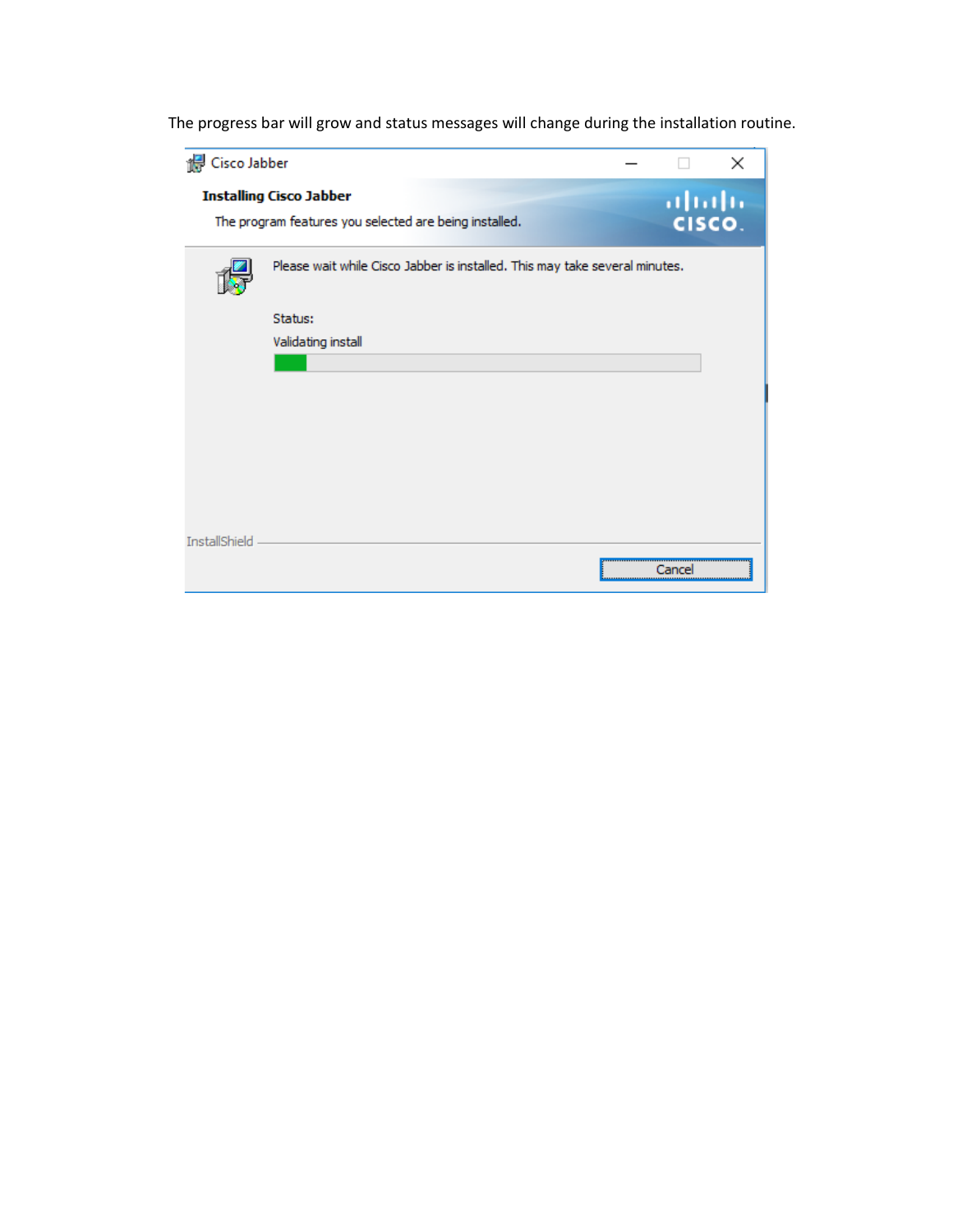Once the installation completes, final window will appear. **Uncheck** the *Start Cisco Jabber box* if you do **NOT** want Jabber to run immediately. If you do want the Jabber application to run immediately, keep the boxed checked and **click** the *Finish button*.

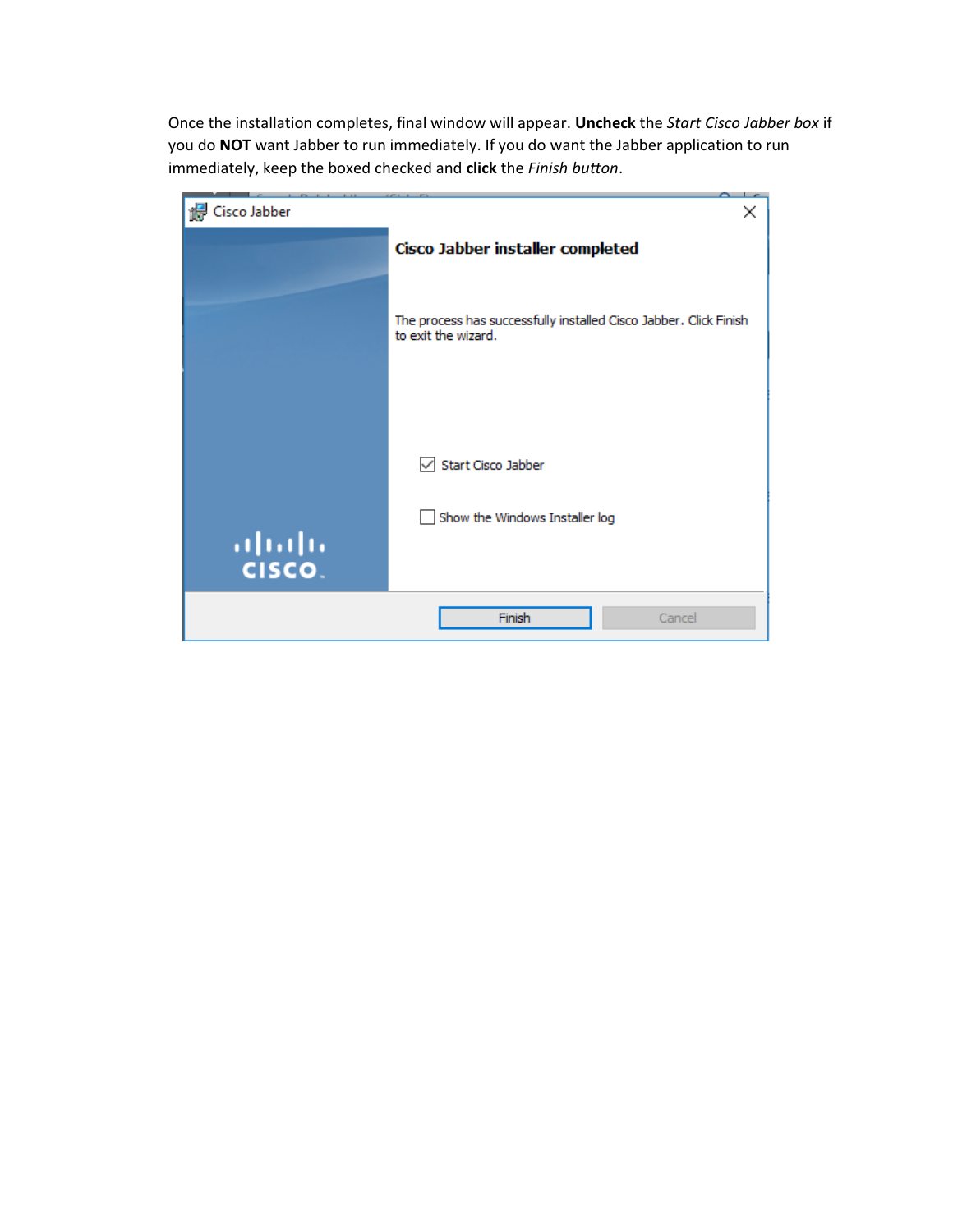

If you have elected to start Jabber at the conclusion of the installation routine, you will be presented with that Cisco Jabber Login Window.

*Note – Depending on a number of factors including VPN use, site of access, software versions you may be required to enter either of the following as your username:*

*University User Name (if presented at this prompt)*

*Or*